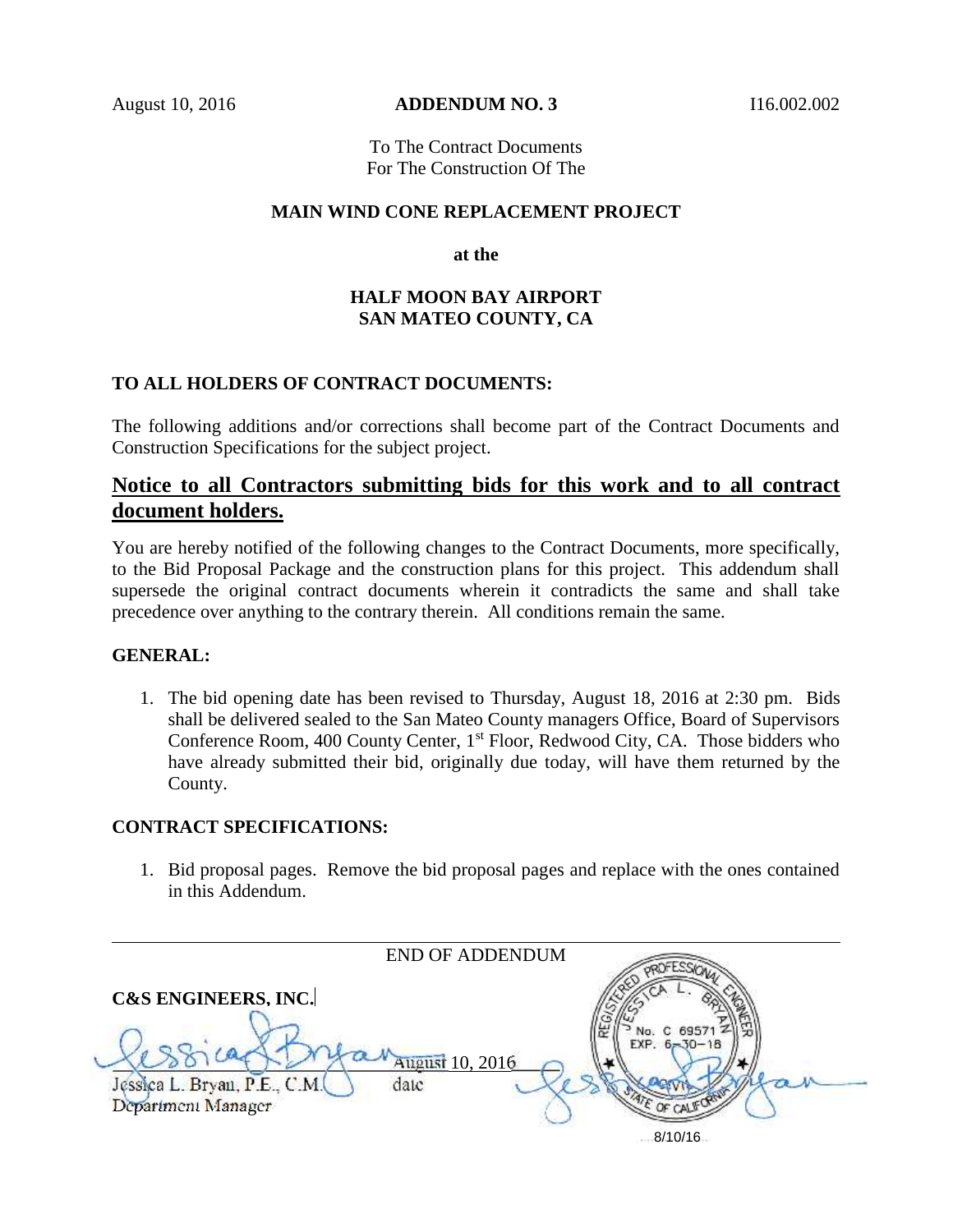# **PROPOSAL (ADDENDUM 3)**

|                 | FAA         |              | <b>ITEM LIST</b>                                                                                                                                                                                                                     | <b>UNIT PRICE</b> |              |                |              |
|-----------------|-------------|--------------|--------------------------------------------------------------------------------------------------------------------------------------------------------------------------------------------------------------------------------------|-------------------|--------------|----------------|--------------|
| <b>ITEM</b>     | <b>SPEC</b> |              | <b>ITEM DESCRIPTION</b>                                                                                                                                                                                                              | <b>IN FIGURES</b> |              | TOTAL AMOUNT   |              |
| NO.             |             | NO. QUANTITY | (PRICE WRITTEN IN WORD)                                                                                                                                                                                                              | <b>DOLLARS</b>    | <b>CENTS</b> | <b>DOLLARS</b> | <b>CENTS</b> |
|                 |             |              |                                                                                                                                                                                                                                      |                   |              |                |              |
|                 |             |              | PRIMARY LIGHTED WIND CONE                                                                                                                                                                                                            |                   |              |                |              |
|                 |             |              |                                                                                                                                                                                                                                      |                   |              |                |              |
|                 |             |              |                                                                                                                                                                                                                                      |                   |              |                |              |
| $\mathbf{1}$    | $L-107$     | 1 EACH       | AT<br><u> 1989 - Johann Stein, fransk politik (d. 1989)</u>                                                                                                                                                                          |                   |              |                |              |
|                 |             |              | PER EACH                                                                                                                                                                                                                             |                   |              |                |              |
|                 |             |              | <b>CLEARING AND GRUBBING</b>                                                                                                                                                                                                         |                   |              |                |              |
|                 |             |              |                                                                                                                                                                                                                                      |                   |              |                |              |
|                 |             |              |                                                                                                                                                                                                                                      |                   |              |                |              |
| $\overline{c}$  | P-151       |              | $2,300$ SY $AT$                                                                                                                                                                                                                      |                   |              |                |              |
|                 |             |              |                                                                                                                                                                                                                                      |                   |              |                |              |
|                 |             |              | PER SQUARE YARD                                                                                                                                                                                                                      |                   |              |                |              |
|                 |             |              | <b>SILT FENCE</b>                                                                                                                                                                                                                    |                   |              |                |              |
|                 |             |              |                                                                                                                                                                                                                                      |                   |              |                |              |
| $\mathbf{3}$    | $P-156$     | 850 LF       | AT<br><u> 1980 - Andrea Andrew Maria (h. 1980).</u>                                                                                                                                                                                  |                   |              |                |              |
|                 |             |              |                                                                                                                                                                                                                                      |                   |              |                |              |
|                 |             |              | PER LINEAR FOOT                                                                                                                                                                                                                      |                   |              |                |              |
|                 |             |              | UNDERGROUND CABLE FOR AIRPORTS #12 AWG                                                                                                                                                                                               |                   |              |                |              |
|                 |             |              |                                                                                                                                                                                                                                      |                   |              |                |              |
| $\overline{4}$  | $L-108$     | 100 LF       |                                                                                                                                                                                                                                      |                   |              |                |              |
|                 |             |              | AT THE CONSTRUCTION OF THE CONSTRUCTION OF THE CONSTRUCTION OF THE CONSTRUCTION OF THE CONSTRUCTION OF THE CONSTRUCTION OF THE CONSTRUCTION OF THE CONSTRUCTION OF THE CONSTRUCTION OF THE CONSTRUCTION OF THE CONSTRUCTION OF       |                   |              |                |              |
|                 |             |              | PER LINEAR FOOT                                                                                                                                                                                                                      |                   |              |                |              |
|                 |             |              | UNDERGROUND CABLE FOR AIRPORTS #8 AWG                                                                                                                                                                                                |                   |              |                |              |
|                 |             |              |                                                                                                                                                                                                                                      |                   |              |                |              |
|                 |             |              |                                                                                                                                                                                                                                      |                   |              |                |              |
| 5               | $L-108$     | 100 LF       | AT<br><u> 1989 - Johann Harry Harry Harry Harry Harry Harry Harry Harry Harry Harry Harry Harry Harry Harry Harry Harry</u>                                                                                                          |                   |              |                |              |
|                 |             |              | PER LINEAR FOOT                                                                                                                                                                                                                      |                   |              |                |              |
|                 |             |              | #8 COUNTERPOISE CABLE                                                                                                                                                                                                                |                   |              |                |              |
|                 |             |              |                                                                                                                                                                                                                                      |                   |              |                |              |
|                 |             |              |                                                                                                                                                                                                                                      |                   |              |                |              |
| 6               | $L-109$     | 30 LF        | AT THE CONSTRUCTION OF THE CONSTRUCTION OF THE CONSTRUCTION OF THE CONSTRUCTION OF THE CONSTRUCTION OF THE CONSTRUCTION OF THE CONSTRUCTION OF THE CONSTRUCTION OF THE CONSTRUCTION OF THE CONSTRUCTION OF THE CONSTRUCTION OF       |                   |              |                |              |
|                 |             |              |                                                                                                                                                                                                                                      |                   |              |                |              |
|                 |             |              | PER LINEAR FOOT                                                                                                                                                                                                                      |                   |              |                |              |
|                 |             |              | UNDERGROUND ELECTRICAL CONDUITS 3/4" SCH 40 PVC                                                                                                                                                                                      |                   |              |                |              |
|                 |             |              |                                                                                                                                                                                                                                      |                   |              |                |              |
| $7\phantom{.0}$ | $L-110$     | 30 LF        | AT<br><u> 1980 - Jan Sterling von Berling von Berling von Berling von Berling von Berling von Berling von Berling von B</u>                                                                                                          |                   |              |                |              |
|                 |             |              |                                                                                                                                                                                                                                      |                   |              |                |              |
|                 |             |              | PER LINEAR FOOT                                                                                                                                                                                                                      |                   |              |                |              |
|                 |             |              | UNDERGROUND ELECTRICAL CONDUITS 2" SCH 40 PVC                                                                                                                                                                                        |                   |              |                |              |
|                 |             |              |                                                                                                                                                                                                                                      |                   |              |                |              |
| $\,8\,$         | $L-110$     | 30 LF        | AT                                                                                                                                                                                                                                   |                   |              |                |              |
|                 |             |              |                                                                                                                                                                                                                                      |                   |              |                |              |
|                 |             |              | PER LINEAR FOOT                                                                                                                                                                                                                      |                   |              |                |              |
|                 |             |              | MAINTENANCE AND PROTECTION OF TRAFFIC                                                                                                                                                                                                |                   |              |                |              |
|                 |             |              |                                                                                                                                                                                                                                      |                   |              |                |              |
|                 |             |              |                                                                                                                                                                                                                                      |                   |              |                |              |
| 9               | $SP-5$      | 1 LS         | AT <u>and the second contract of the second contract of the second contract of the second contract of the second contract of the second contract of the second contract of the second contract of the second contract of the sec</u> |                   |              |                |              |
|                 |             |              | PER LUMP SUM                                                                                                                                                                                                                         |                   |              |                |              |
|                 |             |              | REMOVE EXISTING CONDUCTOR                                                                                                                                                                                                            |                   |              |                |              |
|                 |             |              |                                                                                                                                                                                                                                      |                   |              |                |              |
|                 |             |              |                                                                                                                                                                                                                                      |                   |              |                |              |
| 10              | $SP-8$      | 200 LF       | AT                                                                                                                                                                                                                                   |                   |              |                |              |
|                 |             |              |                                                                                                                                                                                                                                      |                   |              |                |              |
|                 |             |              | PER LINEAR FOOT                                                                                                                                                                                                                      |                   |              |                |              |